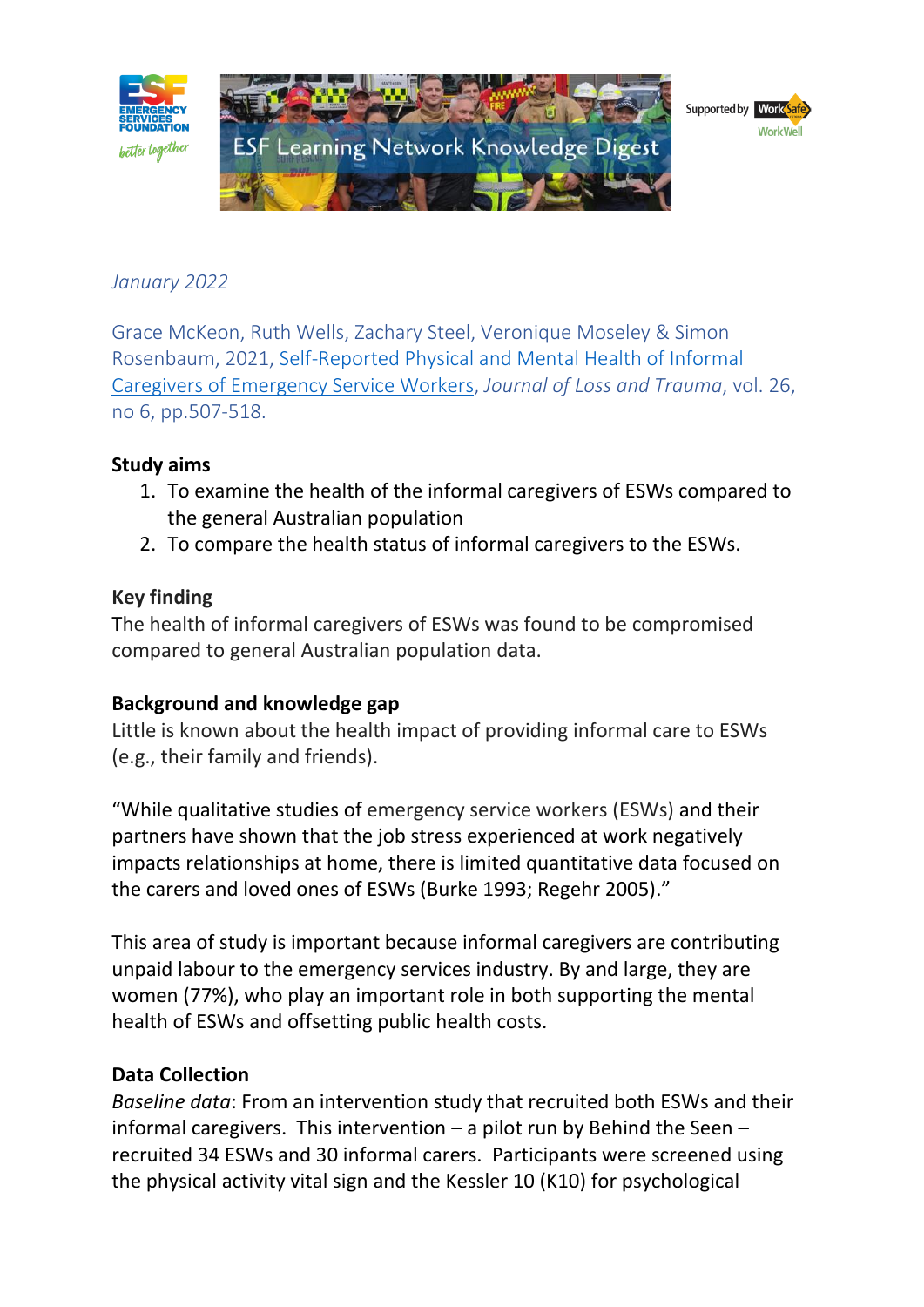

distress. Data from all questionnaires were self-completed online through the MetricWire mobile phone application.

# **Data Analysis**

Analysis was performed using SPSS V25. Descriptive statistics including means (SD) for continuous outcomes and frequencies n (%) for categorical data were calculated. Where possible, normative values from the general Australian population using published data were used as a comparator. Independent samples t-test (continuous variables) and Chi Square (categorical variables) were used to determine if there was a significant difference between ESWs and their informal carers. Significance was set at p < 0.05

## **Findings**

This study found high rates of psychological and physical morbidity among the informal caregivers of ESWs. This is consistent with other research on the impact of caregiving among other populations (like the military).

Of particular concern, roughly one in three of the informal caregivers were experiencing high or very high levels of psychological distress, compared to 13% of the general Australian population (Statistics AB, 2018).

Similarly, 73% of the caregivers reported poor sleep quality, and their mental health symptoms and quality of life were poorer than the general population.

There is a strong relationship between shift work and work family conflict, particularly among rotating shift workers (Lovibond & Lovibond, 1995). Shift work and the requirement to respond to unpredictable emergencies adversely impact numerous aspects of family life, including marital and parental roles, leisure and social opportunities, and home routines (Roth & Moore, 2009).

It is also possible that some of the coping mechanisms adopted by ESWs have negative impacts on relationships. For example, emotional numbing is a strategy often used to help emergency workers cope with tragic events by minimising emotions and focusing on the cognitive aspect of the job.